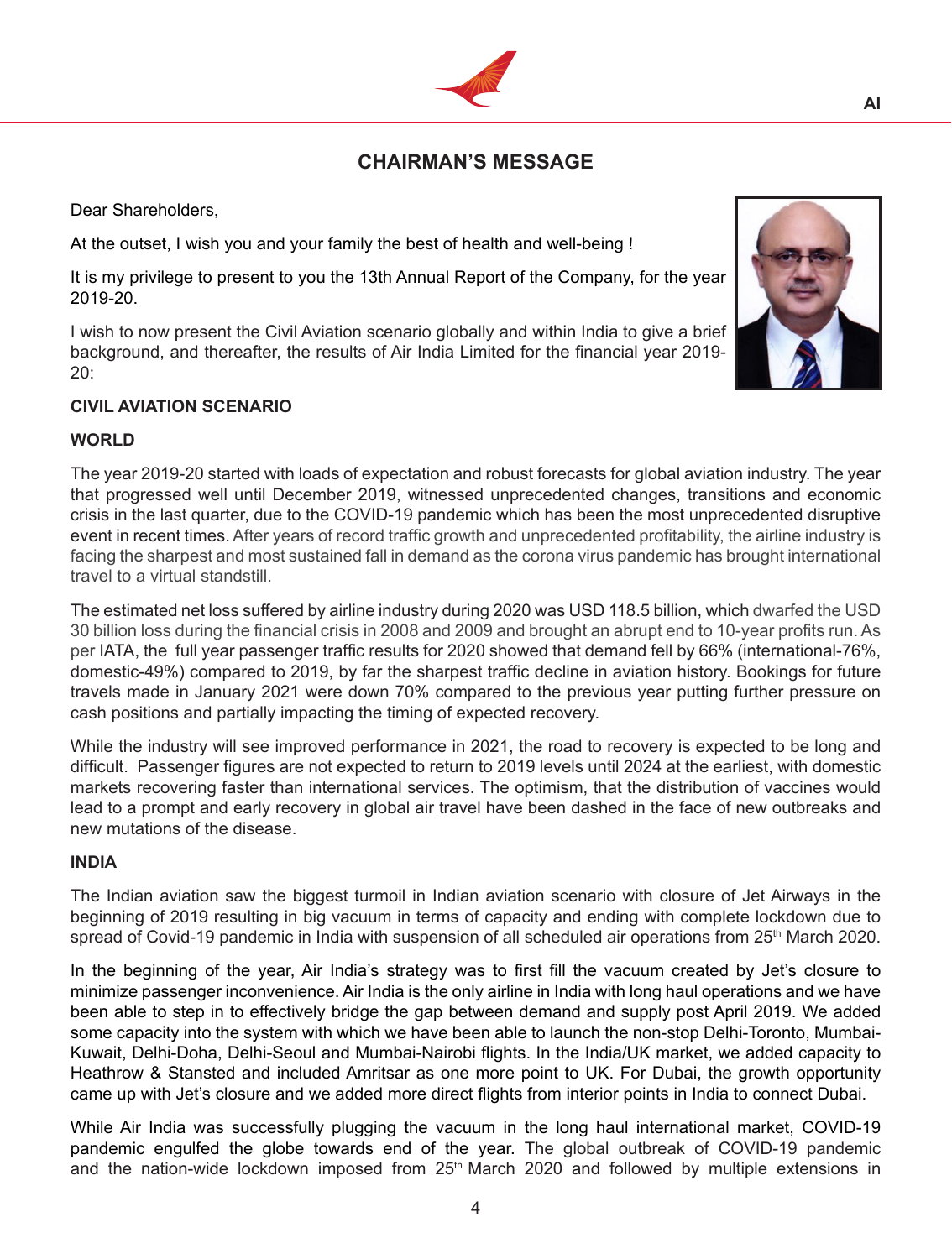

lockdown/restrictions imposed by Central/State Governments had a major impact on the aviation industry. Similar lockdowns were imposed in the different parts of the world as well, leading to a severe dent on the business of the Company. AI had to cease all scheduled domestic and international operations in compliance with the directions issued by the DGCA in the aftermath of the pandemic.

Air India has always been standing by the Nation during any crisis. Air India operated a very courageous first repatriation flight to Wuhan – the epicenter of the Covid-19 virus - to evacuate stranded Indians on  $31<sup>st</sup>$ January 2020 which scripted history with more to follow. The international borders were sealed all over globe resulting in Indians getting stranded all over the world. The Company, as usual, rose up to the occasion and on the directions of the Government, conducted some essential air operations to mitigate the hardship brought about by the unprecedented pandemic times. This included the operation of non-scheduled flights under the 'Vande Bharat Mission' from 7<sup>th</sup> May 2020 to evacuate stranded fellow citizens throughout the globe. In addition, AI also operated special charter flights on domestic and certain international sectors to facilitate the movement of essential medical and other supplies to various parts of the country and the world. The international borders are still sealed and therefore, the Government of India has signed bubble agreement with 22 countries purely to serve 3<sup>rd</sup>/4<sup>th</sup> freedom market. Currently, AI is operating International flights under these Bubble agreements. Air India's brave hearts of Captains, Cabin Crew, Doctors, Engineers and Commercial staff scripted a selfless rescue act going beyond their call of duty to successfully complete the evacuation of Indian nationals stranded abroad.

The resultant socio-economic crisis has had multifarious complexities in the conduct of business or governance. However, I have no doubt that the Nation and the world will recoup with greater growth, rapid prosperity and better quality of development post the Corona crisis.

#### **Performance of the Company**

#### **Stand-alone**

During the financial year 2019-20 the Company had incurred a net loss of Rs.7,982.82 crore as against Rs.8,556.36 crore in the year 2018-19, representing a decrease of Rs.573.54 crore. The number of passengers carried during 2019-20 increased to 22.1 million as against 21.8 million during 2018-19.

The Net Loss had reduced by about Rs.573 crore as compared to the previous year approximately and if the impact of IND AS 116 is excluded, the improvement in the performance of the Company was about Rs.2,500 crore. The expenditure item which had the highest increase as compared to the previous year was expenditure on Foreign currency translation as dollar shot up from Rs.69 to Rs.75 to one USD. There was increase in Foreign Exchange variation by Rs.2,456 crore mainly due to impact of IND AS 116 of Rs.2,001 crore and normal foreign exchange variation impact of Rs.455 crore.

#### **Consolidated Results**

The Consolidated Financial Statement represents consolidation of parent company's financials with the financials of 5 subsidiary companies viz. AAAL, AIXL, AIESL, AIASL & HCI and one joint venture viz. AISATS.

The Consolidated Net Loss of the Group for 2019-20 was Rs.7,693.37 crore which was less by Rs.1,186.85 crore compared to the previous year's loss of Rs. 8,880.22 crore.

Our well trained human resources as well as the continued patronage from public was our greatest strength. One of our subsidiaries, Air India Express Ltd, performed extremely well and has been rated as one of the best low cost carriers in the world. Air India's direct long distance connections to USA as well as Australia, remained our prime products.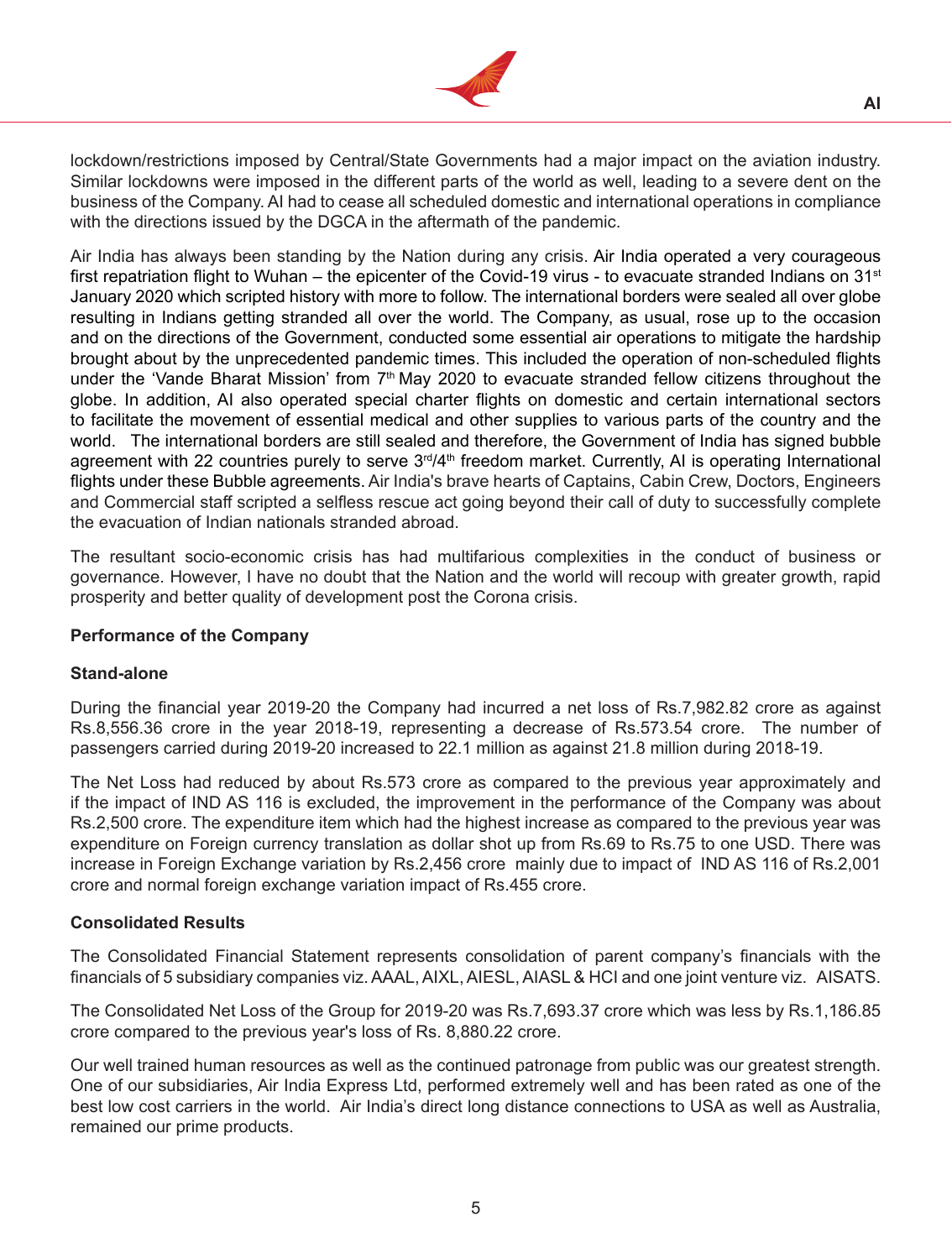

# **Challenges**

Adversity brings best out of us and is a litmus test of our courage and strength of character. Air India had been passing through the critical financial condition much before the Covid onslaught. The suspension of all air traffic during this period saw the revenues of the Company plummeting and at the same time, committed and obligated expenditure such as loan repayments, payments to aircraft lessors, salaries, etc., had to be met during this period leading to a further dent in the already strained financial position of the Company.

In spite of this, the airline has left no stone unturned to continue to remain afloat. The Government is doing whatever is necessary to take us out of this turbulence and steer the country into a brighter horizon with a slew of financial, social and administrative measures while focusing on medical care and relief to those affected. However, on its own part, the Company during the COVID period has introduced various measures/ steps to partially offset the adverse financial impact arising out of these difficult times. These include the introduction of salary/allowance cuts across the board for all employees, suspension of all post retirement contractual engagements, introduction of the concept of shorter working week, encouraging the employees to take advantage of the Leave without Pay Scheme etc. The Company also engaged its aircraft lessors in negotiations to secure cuts in lease payments, exercised strict control over vendor payments to ensure best possible use of scarce funds availability.

All airlines including Air India have seen a steep decline in their scale of operations during the first three quarters of FY 2020-21. The estimates of recovery from the impact of COVID-19 have been made by various stakeholders and in most cases, normalcy is projected to return by only around FY 2024.

You would have seen the report on the proposed disinvestment of Air India, the successful conclusion of which will bring out in full measure, its true potential. The procedures relating to disinvestment are in progress. In the interim, the national carrier will strive for impetus in services improving domestic and international connectivity.

### **ACKNOWLEDGEMENT**

I take this opportunity to thank the Government of India, especially our administrative Ministry of Civil Aviation and Ministry of Finance for their unstinted support. I also acknowledge the support extended by all other authorities including banks and regulatory agencies and assure that we will continue our course on a growth trajectory, taking Air India to greater heights. I would like to thank my colleagues on the Board for their valuable quidance.

I would like to thank all the employees of this Company for their exemplary efforts to show the world the strength and resilience of our team spirit in pursuit of excellence, and for always rising to the occasion to uphold the image of Air India.

On behalf of the Board, I seek continued support, as always.

Sd/- **Rajiv Bansal**